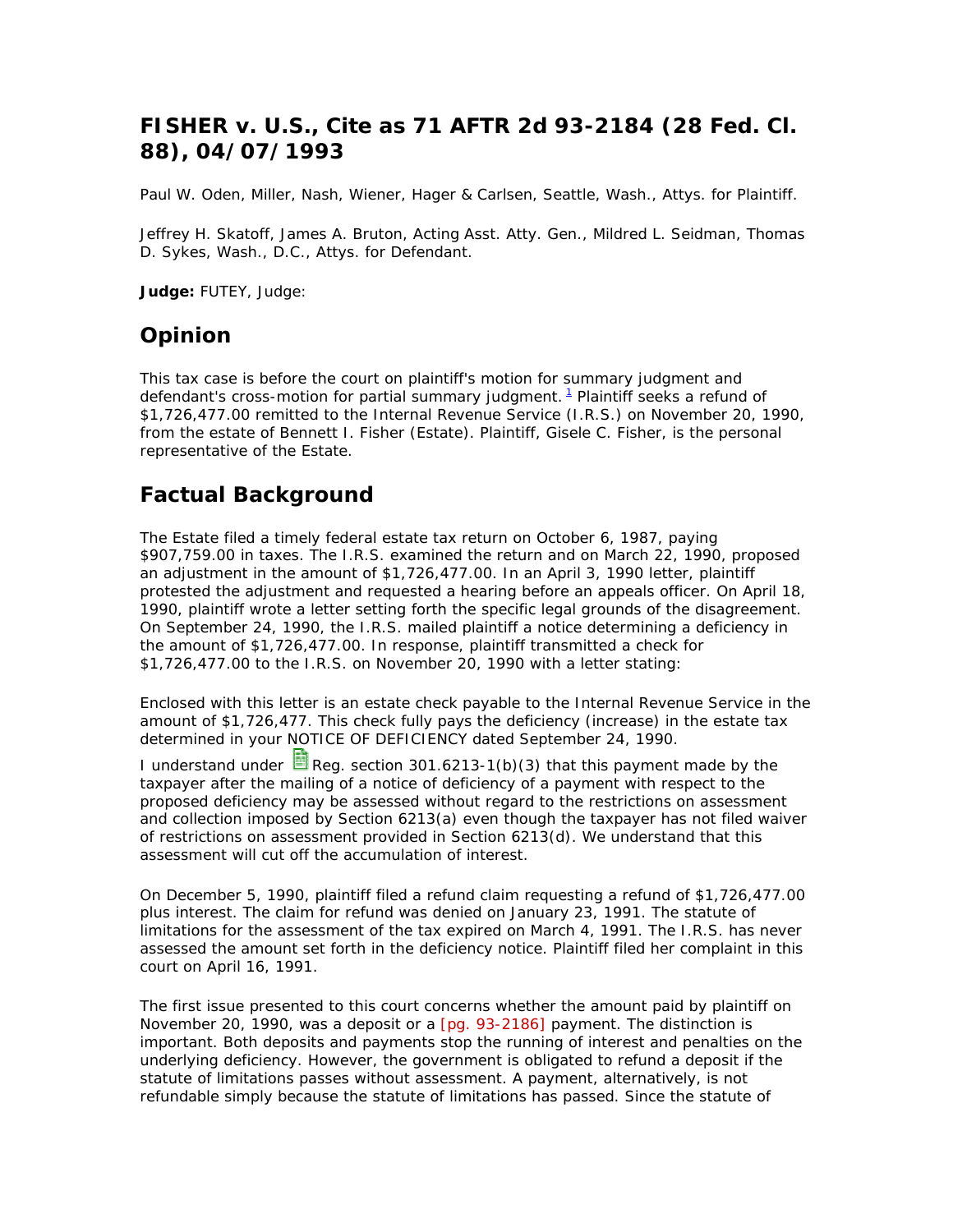limitations has run, the I.R.S. can no longer assess a deficiency in tax. Thus, if this court finds that the remittance was a deposit, plaintiff would be entitled to \$1,726,477.00 regardless of the merits of the underlying case.

The second issue delves into the estate tax marital deduction. The I.R.S. reduced the amount of the marital deduction by \$38,694.00, the amount of estate administration expenses paid out of estate income. Plaintiff contends that the administrative expenses should not reduce the amount of the marital deduction.

The third issue encompasses whether defendant correctly reclassified a \$88,253.00 transfer from decedent, Bennett I. Fisher II, to his adult son as a taxable gift. Plaintiff contends that the money was spent as part of a legal obligation of support to decedent's incapacitated adult child and, therefore, was not taxable.

# **Summary Judgment**

Summary judgment is an integral part of the federal rules; it is designed "to secure the just, speedy and inexpensive determination of every action." Celotex Corp. v. Catrett, 477 U.S. 317, 327 (1986) (quoting Fed. R. Civ. P. 1). Summary judgment is appropriate when the pleadings raise no genuine dispute as to any material fact, and the moving party is entitled to judgment as a matter of law. RCFC 56; Anderson v. Liberty Lobby Inc., 477 U.S. 242, 247 (1986). The moving party bears the burden of establishing an absence of evidence to support the non-movant's case. Adickes v. S.H. Kress & Co., 398 U.S. 144, 157 (1970). The party opposing summary judgment has the burden of showing sufficient evidence, not necessarily admissible, of a genuine issue of material fact in dispute. Celotex Corp. at 324. Any doubt over factual issues must be resolved in favor of the party opposing summary judgment, Litton Indus. Prods., Inc. v. Solid State Sys. Corp., 755 F.2d 158, 163 (Fed. Cir. 1985), to whom the benefit of all presumptions and inferences run. H.F. Allen Orchards v. United States, 749 F.2d 1571, 1574 (Fed. Cir. 1984), cert. denied, 474 U.S. 818 (1985). In the instant case, the parties do not dispute the facts as they relate to the payment versus deposit issue or the marital deduction issue. Although there is virtually nothing on the record as to the nature of the decedent's son's disability or his alleged need for support, the central issue concerns whether decedent was under a legal obligation to support his disabled adult son. This is a question of law for the court to decide. Therefore, summary judgment is appropriate as to these issues.

# **Discussion**

#### **I. Payment versus Deposit**

Early Court of Claims precedent indicated that a remittance to the I.R.S. could not be recovered by a taxpayer merely because the underlying tax had not been assessed. Meyersdale Fuel Co. v. United States, 70 Ct. Cl. 765, 783 9 AFTR 359] (1930), cert. denied, 283 U.S. 860 (1931). Rather, under Internal Revenue Code (I.R.C.) section 6501, the  $I.R.S.$  —

[H]as no authority to collect a tax forcibly after the applicable period for assessment has expired. It does not forbid the government from collecting and retaining taxes voluntarily paid without assessment and which do not constitute an overpayment.

Ewing v. United States, 914 F.2d 499, 503-04 [ 66 AFTR2d 90- 5615] (4th Cir. 1990), cert. denied, 111 S. Ct. 1683 (1991). This has been interpreted to mean that if the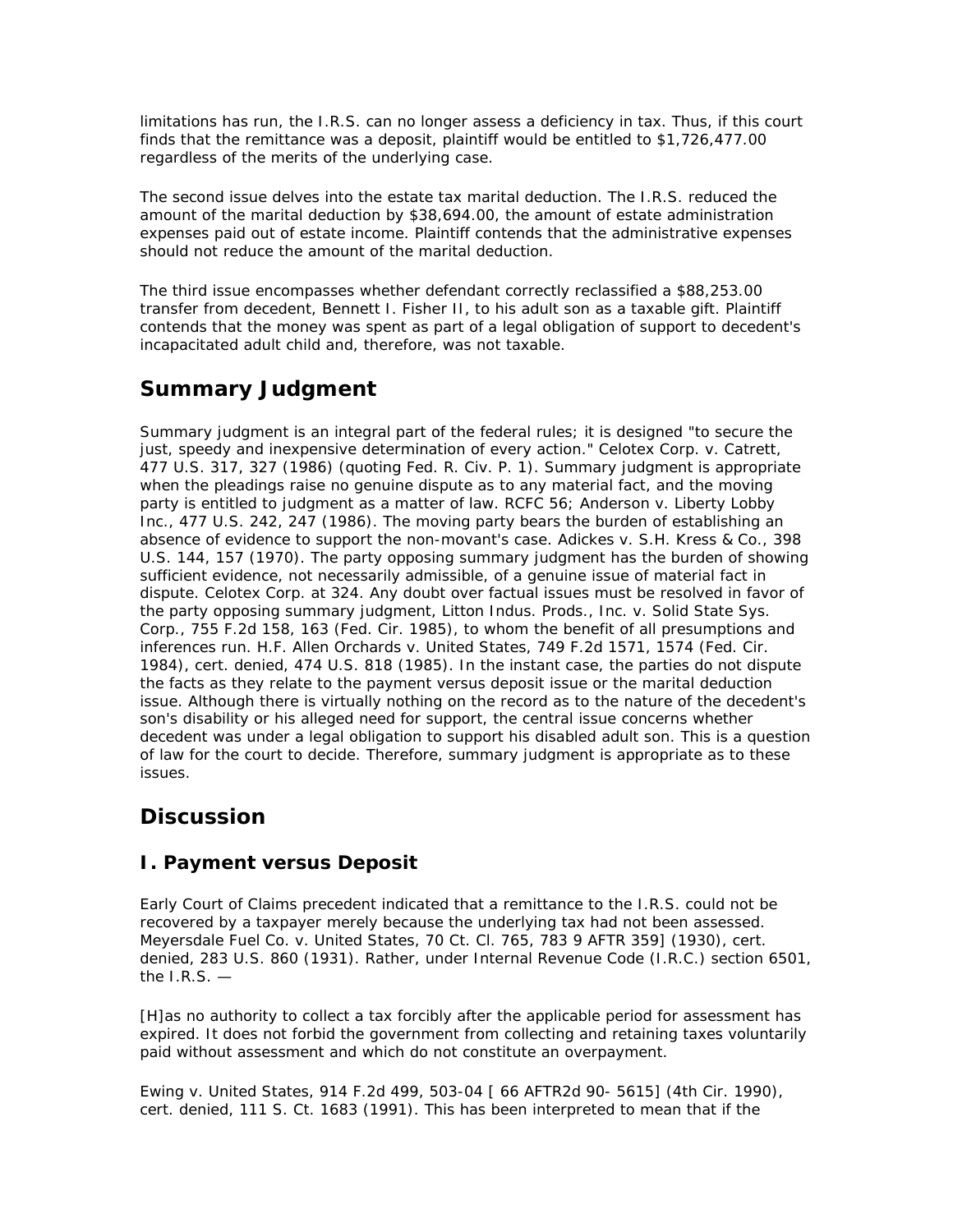taxpayer remits money as a payment, the government may retain the money despite the lack of assessment. However, if the taxpayer remits the money as a deposit and *not* a payment, and there has been no assessment, the I.R.S. may not retain the taxpayer's deposit. Ewing, 914 F.2d at 503, 504.

The Supreme Court first dealt with this issue in Rosenman v. United States, 323 U.S. 658 [33 AFTR 314] (1945). In Rosenman, a remittance of \$120,000.00 was made by the taxpayer prior to a notice of deficiency. Accompanying the check was a letter stating "[t]his payment is made under protest and duress and solely for the purpose of avoiding penalties and interest." Id. at 660. The I.R.S. eventually assessed \$80,224.24.00. Id. The Court in Rosenman held that the remittance was a deposit because, "the taxpayer did not discharge what he deemed to be a liability nor pay one that was asserted." Id. at 662. It is significant that the taxpayer in Rosenman transferred to the I.R.S. an amount that had little relationship to the final amount assessed. It is also notable that the taxpayer specifically [pg. 93-2187] stated its protest concurrent with the submission of the remittance. The Court accordingly held that, "[t]here was merely an interim arrangement to cover whatever contingencies the future might define. ... The Government does not consider such advances of *estimated taxes* as tax payments." Id. [Emphasis added.]

In Charles Leich Co. v. United States, 165 Ct. Cl. 127, 131, 133 [13 AFTR2d 869] (1964), the Court of Claims dealt with the characterization of a remittance:

The question whether the remittance is a payment of tax or a mere deposit to stop the running of interest is complicated by the widely differing circumstance which prompt taxpayers to take such action. These surrounding factors are usually determinative of the question whether the remittance is a payment or a deposit.  $2^2$ 

The court looked to the facts and circumstances surrounding the remittance, noting, "[h]ere the taxpayer was tendering its check with one hand, and contesting its liability to pay with the other." Id. at 135, citing Lewyt Corp. v. Commissioner, 215 F.2d 518, 522- 23 [46 AFTR 533] (2d Cir. 1954). As in Rosenman, the taxpayer in Leich made its intentions clear to the government.

In Northern Natural Gas Co. v. United States, 173 Ct. Cl. 881, 887 (1965), the court enlarged upon the important factors in determining the characterization of a remittance:

The "other facts" we look for are whether the remittances are disorderly, or whether the remittance is followed by a contest. Where a taxpayer admits that it has some liability, but simply dumps funds on the government in amounts which have no conceivable relationship to the temporarily undetermined liability, we have no trouble holding that the remittance is not a bona fide payment and should not earn interest. Similarly, where a taxpayer remits funds *and then* contests the liability, we have felt that the Rosenman principle should apply. [Emphasis added.]

In Northern, the court held that the taxpayer's remittance was a payment, stating, "the plaintiff did not simply dump funds on the Commissioner. It replied to a deficiency

notice." Id. at 889. However, the recent Claims Court case Cohen v. United States, 23 Cl. Ct. 717, 722 [ 68 AFTR2d 91- 5323] (1991), found that a remittance was a deposit despite the fact that the remittance was submitted after a notice of deficiency. The Cohen court stressed that the factor that was determinative was that the taxpayers "made clear at all relevant times that they contested [the] liability for the proposed deficiency."<sup>3</sup> Id.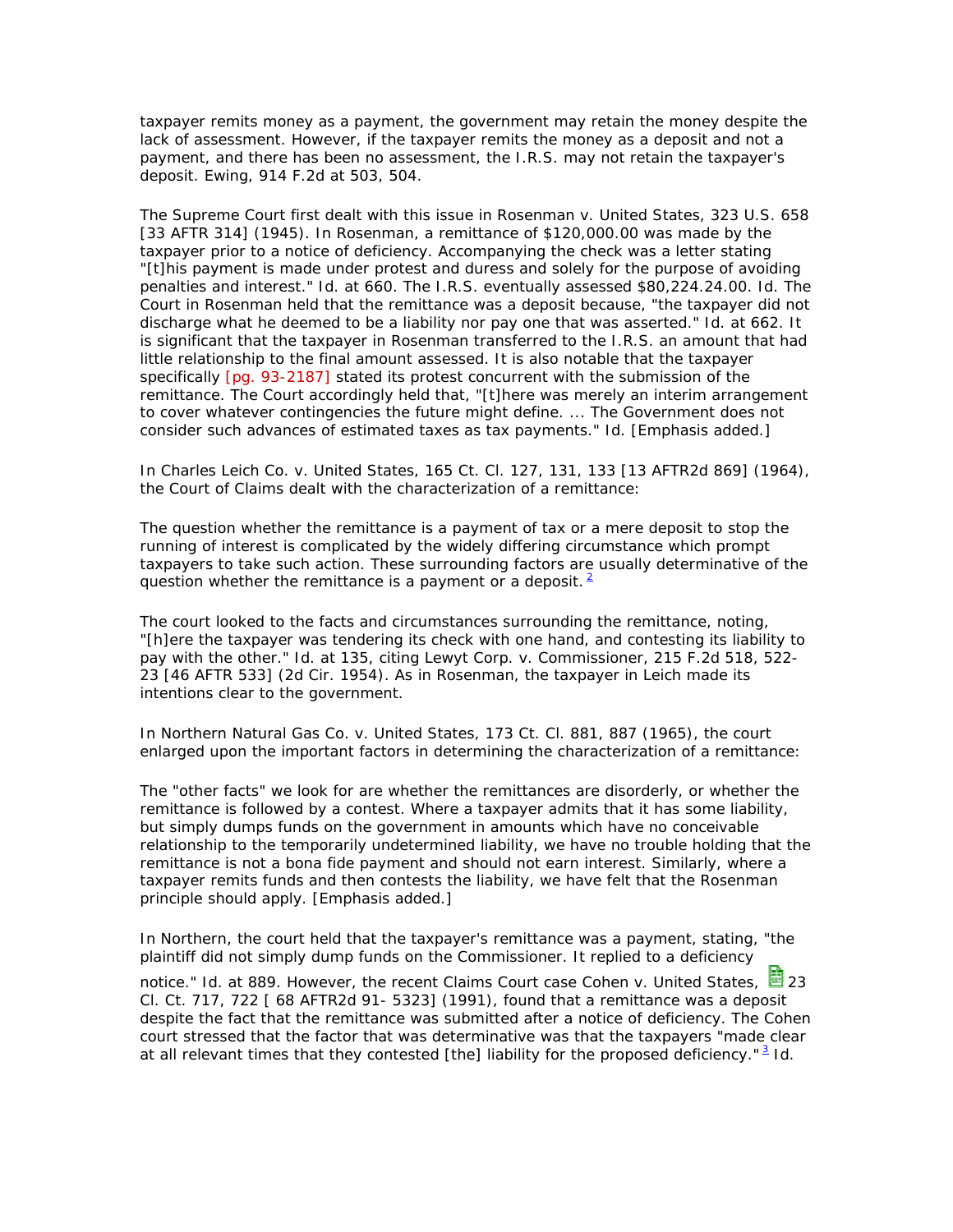Therefore, the characterization of a remittance is based upon a facts and circumstances test. Accordingly, as noted in Leich, an examination of plaintiff's actions surrounding the remittance of the tax is critical to the determination of whether the remittance was a deposit or a payment. 165 Ct. Cl. at 133. Important, though not individually dispositive factors include: contest of the liability, disorderly remittances, and dumping of funds. See Leich, 165 Ct. Cl. at 135; Northern Natural, 173 Ct. Cl. at 887. Other relevant factors are, "when the tax liability is defined, the taxpayer's intent in remitting the money, and how the IRS treats the remittance upon receipt." Ewing, 914 F.2d at 503.

**[1]** Plaintiff received the initial proposed adjustment to tax on March 22, 1990. Within the following month plaintiff had contacted defendant to notify it of her reasons for contesting the adjustment, and to request a hearing. After the notice of deficiency was issued on September 24, 1990, plaintiff remitted the exact amount of the deficiency. Defendant considered plaintiff's remittance a payment and credited it to plaintiff's account on November 20, 1990, as an "advance payment." Therefore, this case*does not* involve any disorderly remittances or dumping of funds. The determination, then, will turn on whether plaintiff continued to contest the deficiency.

In the letter accompanying the remittance, plaintiff does not specifically state that the remittance was a deposit or that she was protesting the deficiency. Also in the letter, plaintiff noted that she understood that assessment would cutoff the accumulation of interest. yet,*both* a payment and a deposit cut off accumulation of interest. Revenue Procedure 84-58, 1984-2 C.B. 501, 502. Although plaintiff asserted at oral argument that the reason for the remittance was to cutoff the accumulation of interest, the letter belies the incorrect belief that assessment alone would cutoff the running of interest. If plaintiff did not think that her action in submitting the remittance would cutoff the running of interest, then there appears [pg. 93-2188] to be no reason for her action. Moreover, plaintiff filed a refund claim 15 days after the remittance was sent to the I.R.S. Therefore, any possible benefit plaintiff could have gained from a deposit, by stopping the running of interest, would have been short lived. The running of interest would simply have begun again if the remittance had been returned. Indeed, plaintiff's claim for refund filed on December 5, 1990, requested the return of the full amount of the remittance, *plus interest.* No interest accrues on a deposit, whereas interest does accrue on a payment. In addition, although plaintiff initially contested the proposed adjustment, the letter accompanying the remittance does not reflect a dispute and cites to the provisions of Treasury Regulation (Treas. Reg.) section 301.6213-1(b)3, which pertains to *payments* made after the mailing of a notice of deficiency. Accordingly, plaintiff did not contest the deficiency at "all relevant times."

Therefore, plaintiff's actions at the time of the remittance and, thereafter, are inconsistent with the remittance being construed as a deposit. This court finds that plaintiff's remittance of \$1,726,477.00 was a payment.  $4$ 

#### **II. Marital Deduction**

The second issue deals with the estate tax marital deduction. During the administration of the Estate, administration expenses in the amount of \$38,694.00 were paid out of estate income. The Estate deducted these expenses on the fiduciary income tax return. The I.R.S. reduced the amount of the marital deduction by this amount. Plaintiff contends that the administrative expenses should not reduce the amount of the marital deduction. The central question here, then, is whether the amount of the allowable estate tax marital deduction, under I.R.C. section 2056(a), is reduced by the amount of estate administration expenses that were paid out of estate income.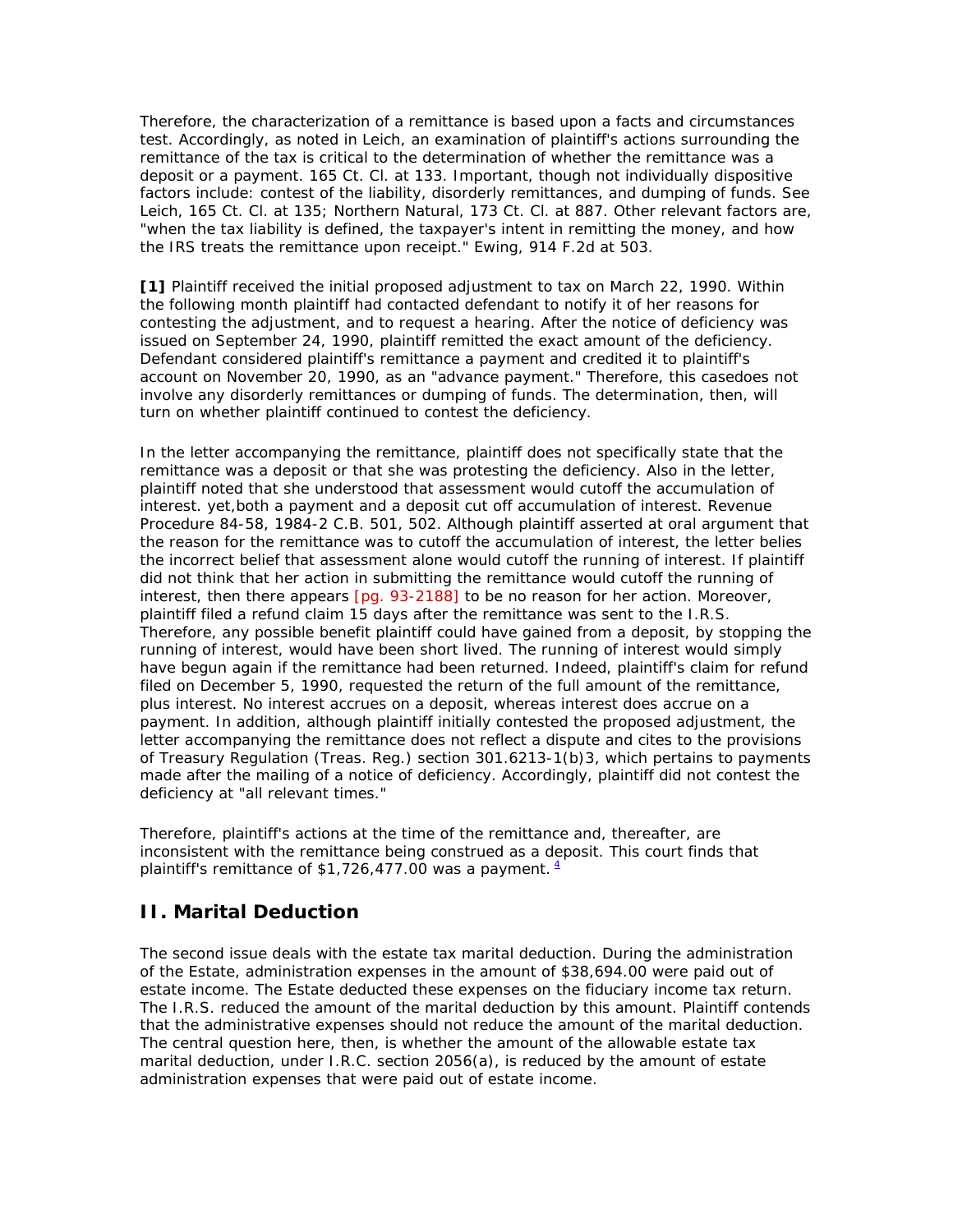Pursuant to I.R.C. section 2001, "[a] tax is hereby imposed on the transfer of the taxable estate of every decedent who is a citizen or resident of the United States." The taxable estate is "determined by deducting from the value of the gross estate" certain items. I.R.C. section 2053.

One of these deductions, the marital deduction, is set out underI.R.C. section 2056(a):

[T]he value of the taxable estate shall ... be determined by deducting from the value of the gross estate an amount equal to the value of any interest in property which passes or has passed from the decedent to his surviving spouse, but only to the extent that such interest is included in determining the value of the gross estate.

Thus, the taxable estate is arrived at by reducing the gross estate by, among other things, the amount of the marital deduction. The marital deduction is equivalent to "the value of any interest in property which passes or has passed from decedent to his surviving spouse." I.R.C. section 2056(a). The amount of the marital deduction, however, is limited to the interest that is included in the value of the gross estate.  $5$ 

Although both parties agree that administration expenses paid out of estate principal reduce the marital deduction, in the instant case the expenses were actually paid out of estate income. Therefore, the parties differ on whether administration expenses are required to be paid out of estate principal. The United States Tax Court held in Estate of Richardson v. Commissioner, 89 T.C. 1193, 1201 (1987):

[W]hether an expenditure on behalf of an estate is chargeable to principal or the income produced thereby depends on the law of the state wherein decedent was a resident at the time of his death, or upon the terms of decedent's will.

Accordingly, both parties cite different portions of Washington law in support of their argument. Nonetheless, the Court of Appeals for the Sixth Circuit, in reversing, in part, the Tax Court's decision in Estate of Street v. Commissioner, T.C.M. (P-H) **国** paragraph 88,553 [¶88,553 PH Memo TC] (1988), noted that the court in Estate of Richardson —

[D]ealt exclusively with post-date-of-death liability for interest on estate taxes. By contrast, the present case concerns ... administrative expenses. ... [A]dministrative expenses are materially different from interest on taxes because administrative expenses accrue at death, whereas interest on taxes accrues after the date of death.

**[2]** Estate of Street v. Commissioner, 974 F.2d 723, 727 [USTR Estate & Gift Taxes [pg. 93-2189] ¶149,067] (6th Cir. 1992). The Court of Appeals in Estate of Street found that "Treasury Regulation section 20.2056(b)-4(a) instead controls the tax treatment of administrative expenses paid from income *regardless of state law or the dictates of a decedent's will."* [Emphasis added.] Estate of Street, 974 F.2d at 728. Therefore, neither state law nor the decedent's will controls the tax treatment of administrative expenses. Treas. Reg. section 20.2056(b)-4(a) provides:

The marital deduction may be taken only with respect to the net value of any deductible interest which passed from the decedent to his surviving spouse. ... In determining the value of the interest in property passing to the spouse *account must be taken of the effect of any material limitations upon her right to income from the property.* An example of a case in which this rule may be applied is a bequest of property in trust for the benefit of the decedent's spouse but the income from the property from the date of the decedent's death until distribution of the property to the trustee is to be used *to pay*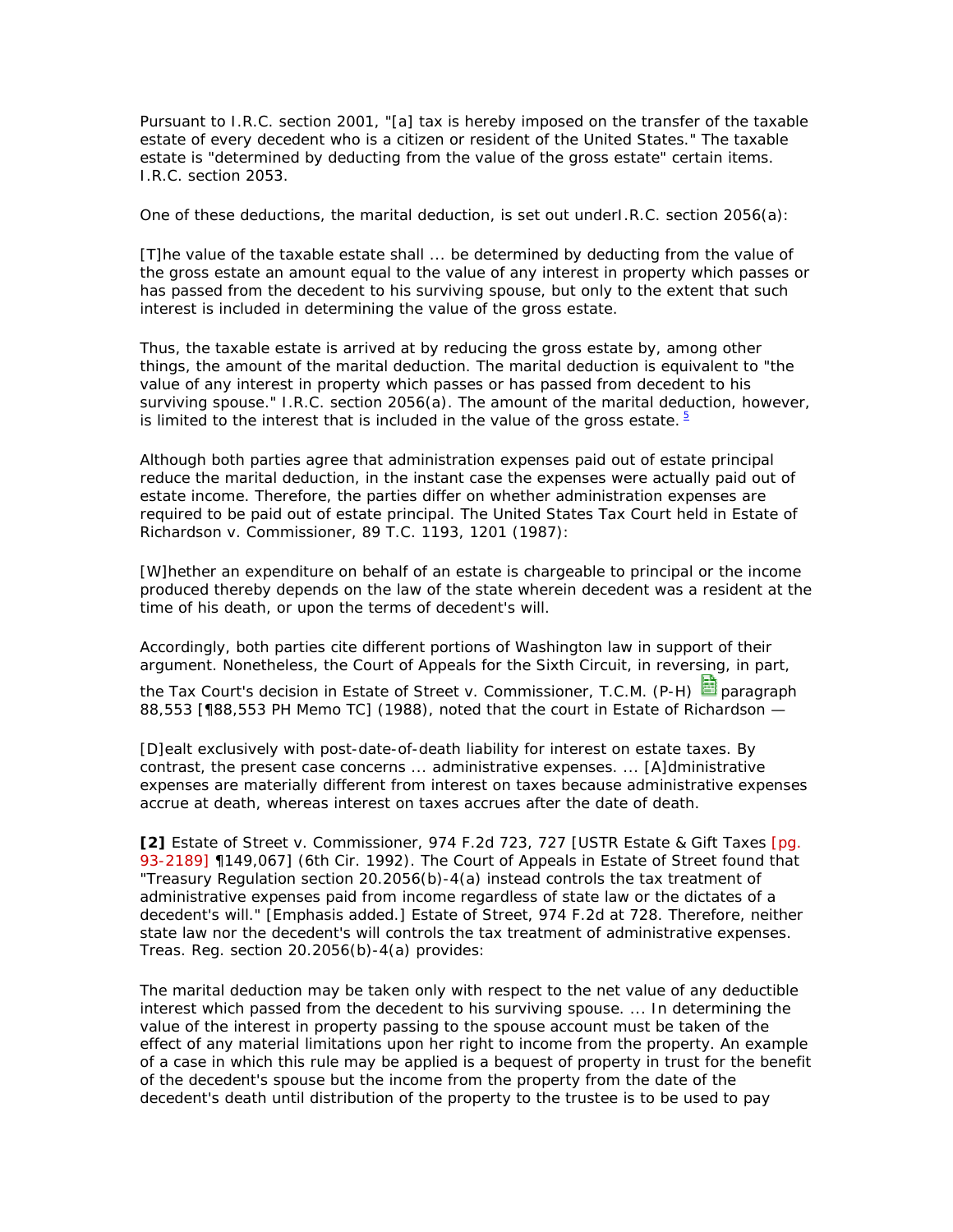*expenses incurred in the administration of the estate.* 26 C.F.R. section 20.2056(b)-4(a). [Emphasis added.]

Thus, the court in Estate of Street found that section 20.2056(b)-4(a) applies directly to the treatment of administration expenses and requires that they be reflected in the marital deduction. Estate of Street, 974 F.2d at 727. Essentially the court in Estate of Street found that administrative expenses accrue at death even though they may actually be paid later. Id. Therefore, the administrative expenses must be reflected in the gross estate that exists at death. If administrative expenses are paid from the income of the estate that is earned after death, then the gross estate is larger than it would have been had the administrative expenses been paid from the principal of the gross estate. The marital deduction only exists "*to the extent that such interest is included in determining the value of the gross estate.*" [Emphasis added.] I.R.C. section 2056. If the gross estate is larger than it should have been, then, this will be mirrored in the size of the marital deduction. This interpretation is supported by the legislative history of the marital deduction provisions which states:

The interest passing to the surviving spouse from the decedent is only such interest as the decedent can give. If the decedent by his will leaves the residue of his estate to the surviving spouse and she pays, or *if the estate income is used to pay, claims against the estate to as to increase the residue,* such increase in the residue is acquired by purchase and not by bequest. Accordingly, the value of any such additional part of the residue passing to the surviving spouse cannot be included in the amount of the marital deduction. [Emphasis added.]

S.Rep. No. 1013, 80th Cong. 2d Sess., pt. 2, at 6 (1947). Therefore, whether the administration expenses actually are paid from estate income or estate principal is immaterial. Such amounts must be reflected in the gross estate at the date of death in order to arrive at the correct marital deduction. Accordingly, this court finds that the I.R.S. correctly reduced the marital deduction by \$38,694.00.

#### **III. Transfer to Decedent's Son**

Decedent's emancipated adult son, Bennett I. Fisher II (Fisher), received \$98,253.00 from decedent in 1982. Plaintiff alleges that this money was transferred to Fisher, after he became disabled in a criminal assault, in order to allow Fisher to buy a home. The I.R.S. reclassified \$88,253.00 as a gift.  $6$  Plaintiff argues that under either California or Washington law, the decedent's transfer of money to Fisher satisfied a legal support obligation and, thus, was not taxable. The court turns first to the question of which state law applies.

Decedent was a resident of Washington state, whereas Fisher, his son, was a resident of California. Both California and Washington have adopted the Uniform Reciprocal Enforcement of Support Act (URESA). Wash. Rev. Code. Ann. section 26.21.010 (West 1963); Cal. Civil Code section 1652 (Deering 1985). URESA unequivocally states that the law of the state where the principal obligor is present must be applied. Wash. Rev. Code. Ann. section 26.21.060 (West 1963). Plaintiff contends that the statute only requires temporary presence. Thus, plaintiff argues that even decedent's fleeting presence in California would make California's laws applicable. Plaintiff's interpretation makes the laws of any state plaintiff visits applicable to plaintiffs support obligations. Choice of law doctrine, however, focuses on the state's interest in having its laws applied. Tomlin v. Boeing Co., 650 F.2d 1065, 1067 (9th Cir. 1981). Since Washington State is the decedent's residence, it has the most interest in decedent's support obligations.